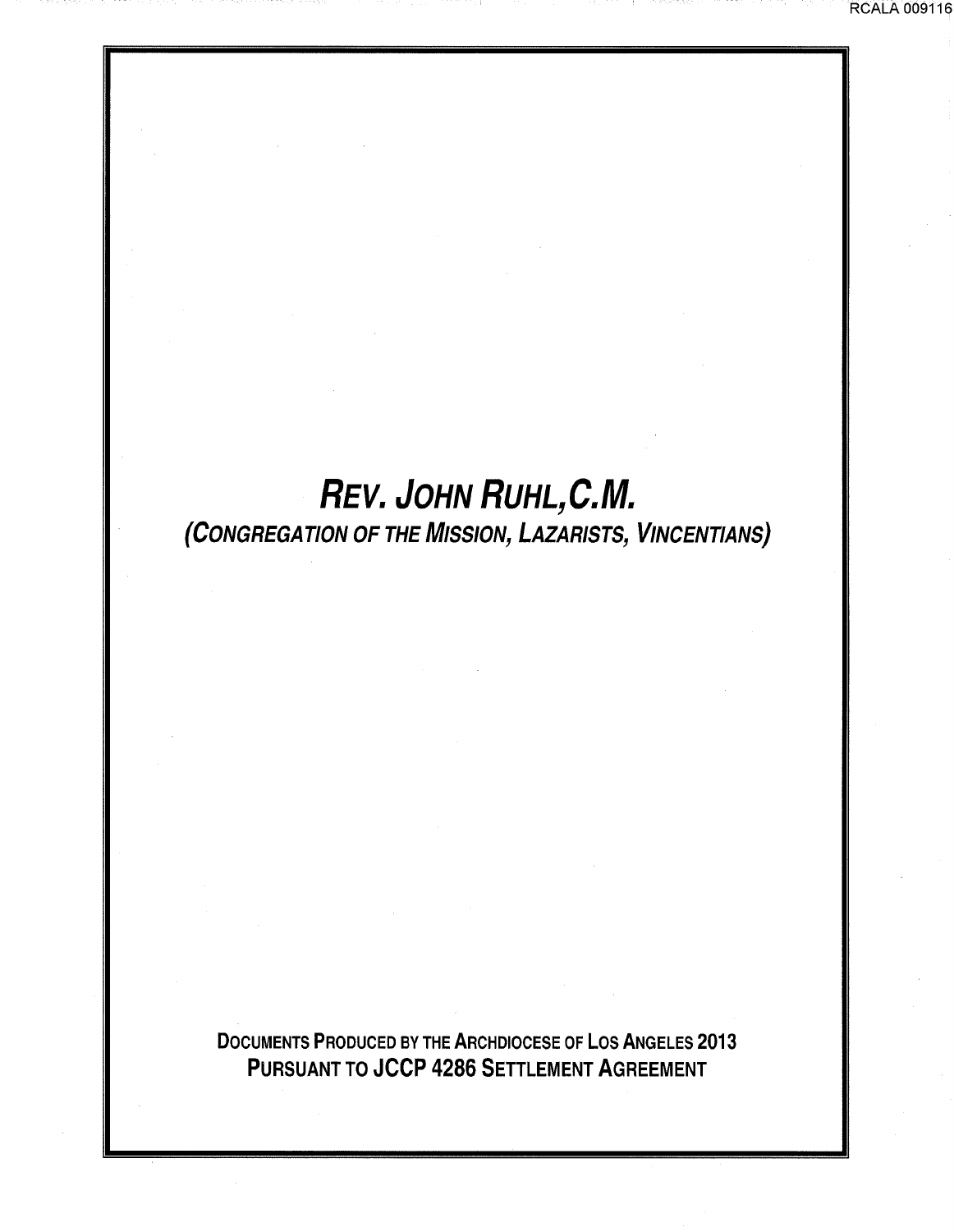#### Vicar for Clergy Database

Clergy Assignment Record (Detailed)

#### Rev John E Ruhl, C.M.

| <b>Current Primary Assignment</b>                                  |                           |                       |                                       |          |
|--------------------------------------------------------------------|---------------------------|-----------------------|---------------------------------------|----------|
| <b>Birth Date</b>                                                  |                           |                       | Age:                                  |          |
| <b>Birth Place</b>                                                 |                           |                       | Deanery:                              | -1       |
| Diaconate Ordination                                               |                           |                       |                                       |          |
| Priesthood Ordination                                              |                           |                       |                                       |          |
| Diocese Name                                                       |                           |                       |                                       |          |
| Date of Incardination                                              |                           |                       |                                       |          |
| Religious Community                                                | Vincentian Fathers        |                       |                                       |          |
| Ritual Ascription                                                  |                           |                       |                                       |          |
| Ministry Status                                                    | Left Archdiocese          |                       |                                       |          |
| Canon State                                                        | Relig. Order Priest       | <b>Incard Process</b> |                                       |          |
| <b>Begin Pension Date</b>                                          |                           |                       |                                       |          |
| Seminary                                                           |                           |                       |                                       |          |
| Ethnicity                                                          |                           |                       |                                       |          |
| <b>Fingerprint Verification and Safeguard Training</b>             |                           |                       |                                       |          |
| Date Background Check                                              |                           |                       |                                       |          |
| Virtus Training Date                                               |                           |                       |                                       |          |
|                                                                    | <b>Assignment History</b> |                       |                                       |          |
|                                                                    |                           |                       |                                       |          |
| Assignment                                                         | 2/10/1981                 |                       | <b>Beginning Date Completion Date</b> |          |
|                                                                    | Left Archdiocese          |                       |                                       |          |
| Vocation Director, Active Service, In Montebello                   |                           | 8/1/1971              |                                       | 2/9/1981 |
| Queen of Angels Seminary, Mission Hills Education-Teacher/Faculty, | 7/1/1966                  |                       | 7/31/1971                             |          |

Active Service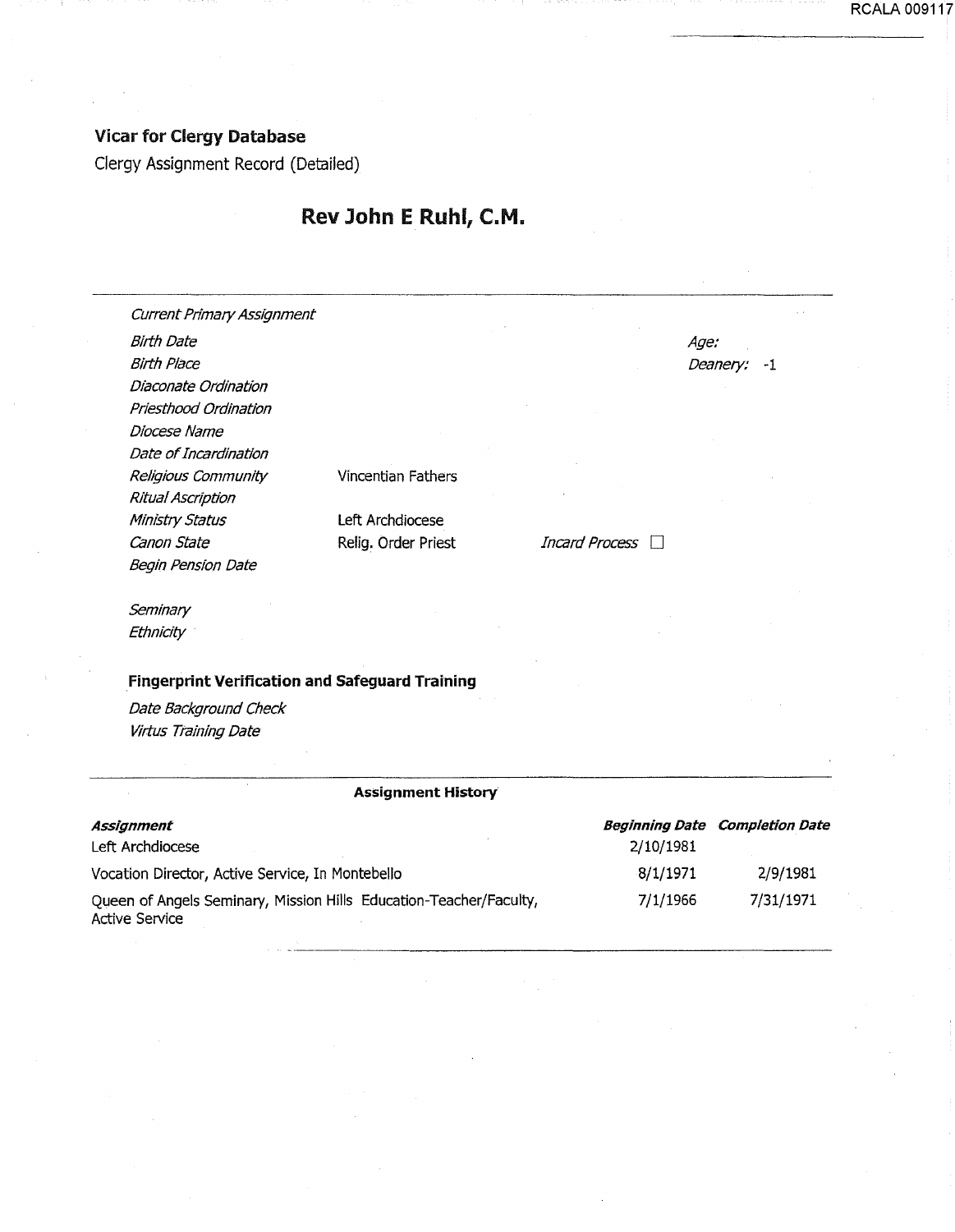$\mathbb{R}^{2\times 2}$ 

RUHL, Rev. John E. CM

 $\sim$   $\sim$ 

 $\frac{1}{2}$ 

 $\ddot{\phantom{0}}$ 

 $\hat{\boldsymbol{\beta}}$ 

÷

| Date             | Place                                                                       | Assignment               |
|------------------|-----------------------------------------------------------------------------|--------------------------|
| 7/1/66<br>8/1/71 | Queen of Angels Seminary - San Fernando<br>St. Vincent Seminary, Montebello | Faculty<br>Vocation Dir. |
| 2/10/81          | LEFT ARCHDIOCESE                                                            |                          |

 $\overline{\phantom{a}}$ 

**79715** 

 $\overline{\phantom{a}}$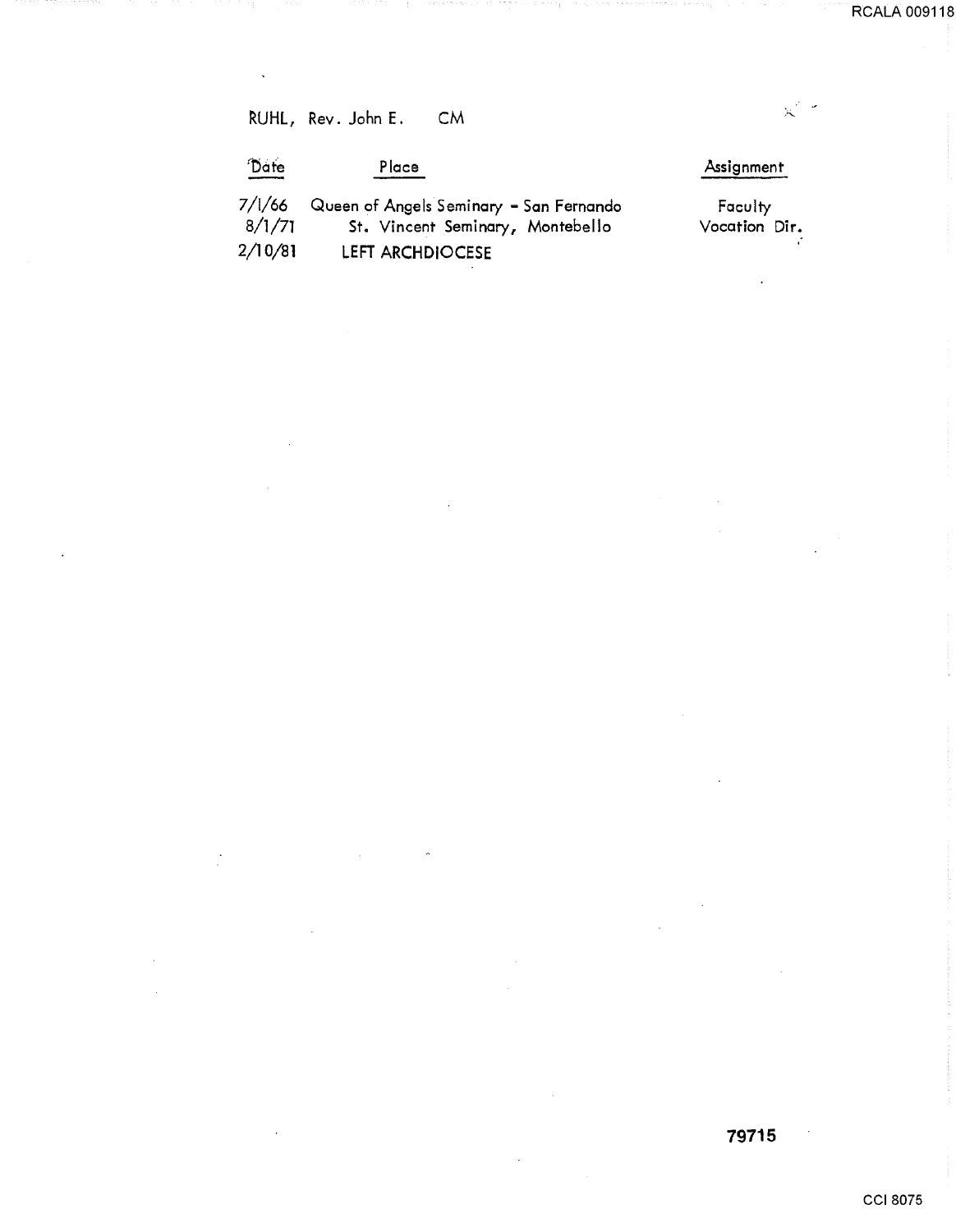Clergy Misconduct:

Complainant: REDACTED

| Birth date:   | October 24, 1954                                                                          |
|---------------|-------------------------------------------------------------------------------------------|
| Accused:      | (Fr.) John Ruhl, CM<br>Former Vincentian<br>Former Orange Diocesan Priest (Inactive 1998) |
| Incidents:    | Queen of Angels High School Seminary<br>Current address Mission Hills, CA                 |
| Initial Call: | September 25, 2002                                                                        |

REDACTED called on Wednesday, September 25, 2002. He said, "I was a student at Queen of Angels seminary. It's Alemany High School now. It's in San Fernando. I live in Washington, now."

"It happened in 1970-7l. I was a freshman." Asked his birth "It's 10-24-54. I graduated from eighth grade in 1969." Then it's possible that you were a freshman in 1969-70? "Yes, that's right. I left as a sophmore. I was in the dormitory on the Westside. Fr. John Ruhl was in charge of the dormitory on the Westside."

"He would call me into his office after I had taken a shower. I had my robe on. He said to sit on the couch. He'd open my robe and fondle me. This happened several times. It was like he's the Doctor and I'm a patient. He was my counselor. I was naive and trusting. I didn't think he would hurt me. I felt weird when he touched me."

Asked if told not to tell or keep secret? "No, he did not say not to tell". "I talked to my buddies. I wouldn't go past his door anymore. It stopped happening."

Shawn asked, "Did anyone else call about the seminary?" I responded, "You are the first person". was surprised. I responded, "I received an e-mail but there was no victim named".

Asked if John Ruhl was a Vincentian? "No, he was a Jesuit. He was a big guy 6 feet easy and about 200 pounds or more. He was in his 30's or 40's then."

REDACTED asked if there were other reports and was the priest alive? I said I would find out and let him know. REDACTED said that he had been encouraged by Sr. REDACTED a good friend

RCALA 009119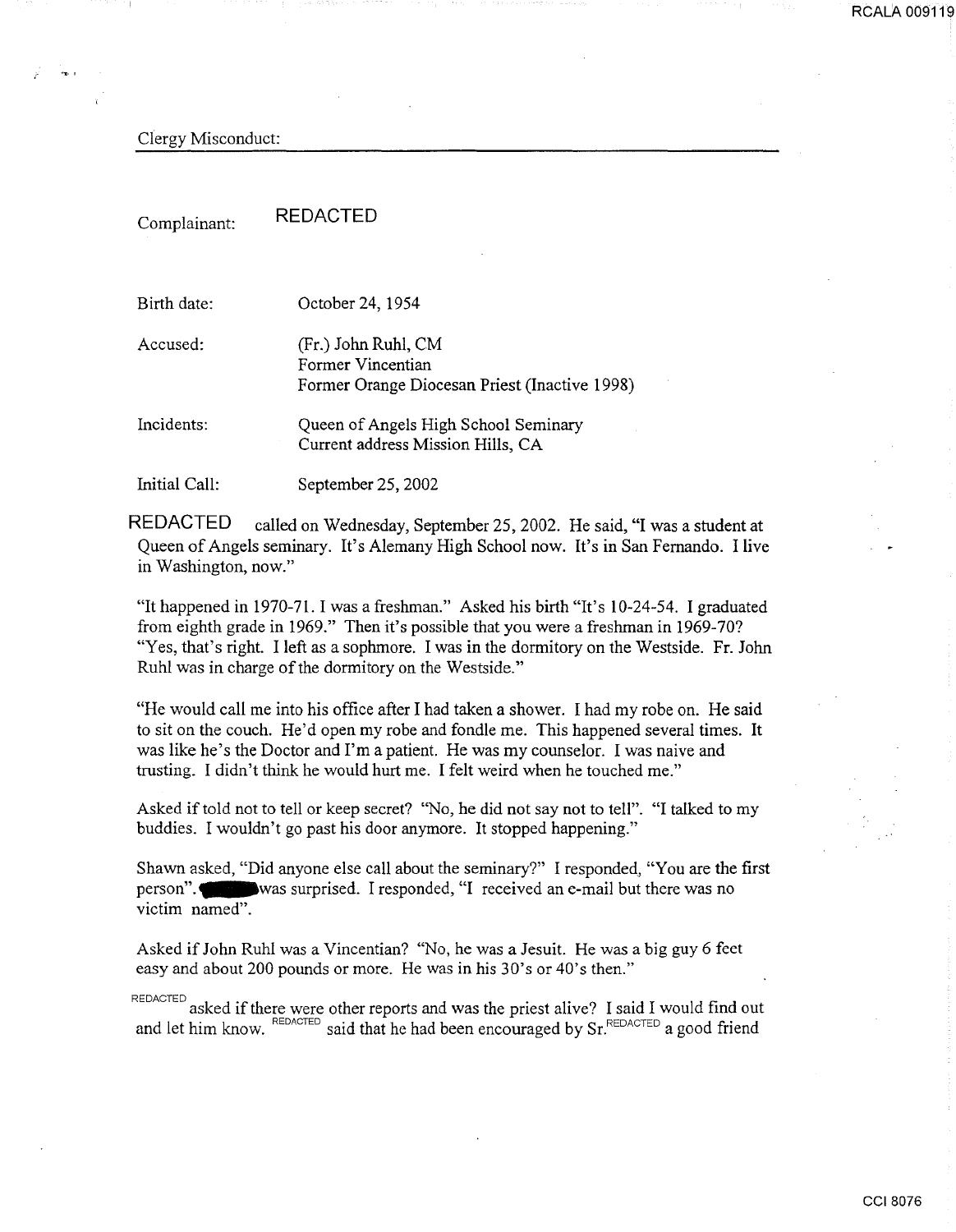to report the abuse. He said that he knew REDACTED his former Pastor at Natvity in Torrance.

I asked if he needed counseling. He didn't think so but we decided he'd think about it for now. I gave my phone number. I gave Detective Barraclough's name and number suggested calling when he's ready and explained the priest would be reported because it's the right thing to do to stop child abuse.

*Research begin with Vincentians and see* if *this person was also at Queen of Angels.* 

## Follow up with Vincentians:<br>1. Called Fr. REDACTED

- to see if they had a record of Fr. John Ruhl's assignments. Was he at Queen of Angels in the year 1969-70? Answer: Yes.
- 2. Was he tall "easy 6ft & over 200 pounds"? "Yes." Is he alive?"" I don't know he left the Vincentians and joined the Orange Diocese. Then he left."
- 3. Fr.  $REDACTED$  was clear, he felt badly about this victim and that someone was harmed by a Vincentian. He said he would be away. He will be in the office on Monday.
- 4. Sr. REDACTED gave REDACTED name and phone number. Said she call REDACTED and tell him this was a Vincentian call Fr. Andy.<br>5.  $\text{Sr.}^{\text{REDACTED}}$  will fax written report on Thursday, 9/26/02.
- 
- 6. Suggest Fr.  $REDACTED$  initiate the call to the victim and apologize as a Pastoral outreach.

Follow up with REDACTED:

- 1. REDACTED called<sup>REDACTED</sup> home and left information with his wife who identified herself as his wife.
- 2.  $REDACTERD$  has not yet reported to police.<br>3. Fr.REDACTED name and number
- 3. Fr. REDACTED hame and number. Fr.  $R_{\text{EDACTED}}$  will report to Police, also.
- 4. Fr. REDACTED will be in the office on Monday.

#### Follow up in Diocesan System:

- 1. The Seminary is a Diocesan sponsored institution. Is this a Diocesan and Vincentian case? Implications of responsibility?
- 2. Does Orange Diocese need to be informed? Do they also have Ruhl case?
- 3. This is the second Ruhl case. The previous case was at the Vincentian Seminary in Montebello.
- 4. Police jurisdictions  $-REDACTED$  is doing the reporting.